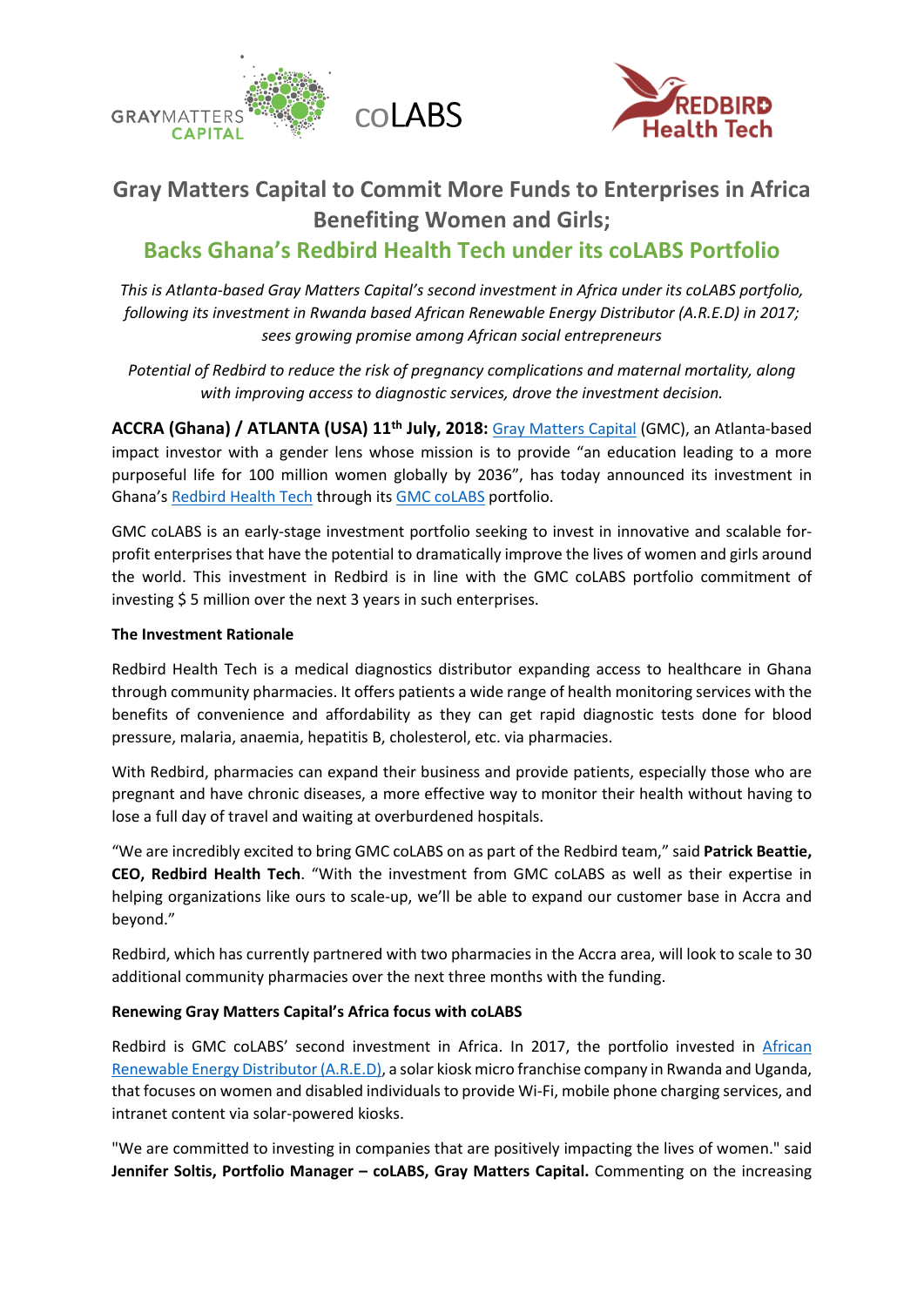





interest in the African continent, she added, "We're encouraged by the talent of the African social entrepreneurs we're meeting who are working on overcoming critical barriers affecting women with their innovative solutions. We look forward to deepening our portfolio's presence on the continent and will look to allocate a greater percentage of our committed \$ 5 million to social enterprises in Africa over the coming three years."

GMC coLABS will be accepting applications from social enterprises in the continent for the next round of funding until 15<sup>th</sup> September 2018. It will be looking to fund six new enterprises every six months and investing up to \$250,000 per enterprise.

### **Notes to the Editor**

#### **About GMC coLABS**

GMC coLABS is an early-stage investment portfolio seeking to invest in innovative and scalable forprofit enterprises that have the potential to dramatically improve the lives of women and girls around the world. Launched in 2017, this sector-agnostic investment portfolio of impact investor Gray Matters Capital (GMC) has committed \$5 million over the next 3 years to help early-stage entrepreneurs with seed capital and strategic advisory support to scale their enterprises.

coLABS has so far invested in a diverse portfolio of companies across sectors ranging from civic engagement, to health, to livelihoods spanning 4 continents. The investment ticket size is up to \$250,000 per enterprise.

To know more about coLABS, visit https://gmccolabs.com/about-gmccolabs/

To apply for early stage funding, click on:<https://gmccolabs.com/apply/>

#### **About Gray Matters Capital**

Gray Matters Capital (GMC) is an impact investor with a gender lens whose mission is to provide "an education leading to a more purposeful life for 100 million women globally by 2036". Over the last 10 years, the Atlanta-based foundation has devoted \$160 million to microfinance and education initiatives, primarily in South Asia, Africa, and Latin America.

To know more about Gray Matters Capital, visit<http://graymatterscap.com/>

#### **About Redbird**

Redbird Health Tech is changing the way patients interact with the Ghanaian healthcare system to better combat the rising burden of non-communicable and chronic disease. Redbird leverages the existing skills and infrastructure of pharmacies and over-the-counter (OTC) chemists to create more convenient health testing options for all patients, especially those with chronic conditions.

Redbird enables pharmacies and OTC chemists to perform on-site rapid testing for the diagnosis and monitoring of health conditions, bringing healthcare closer to the patient, improving patient involvement and identifying adverse health outcomes when corrective action is still possible.

To know more, visit<https://www.redbirdht.com/>